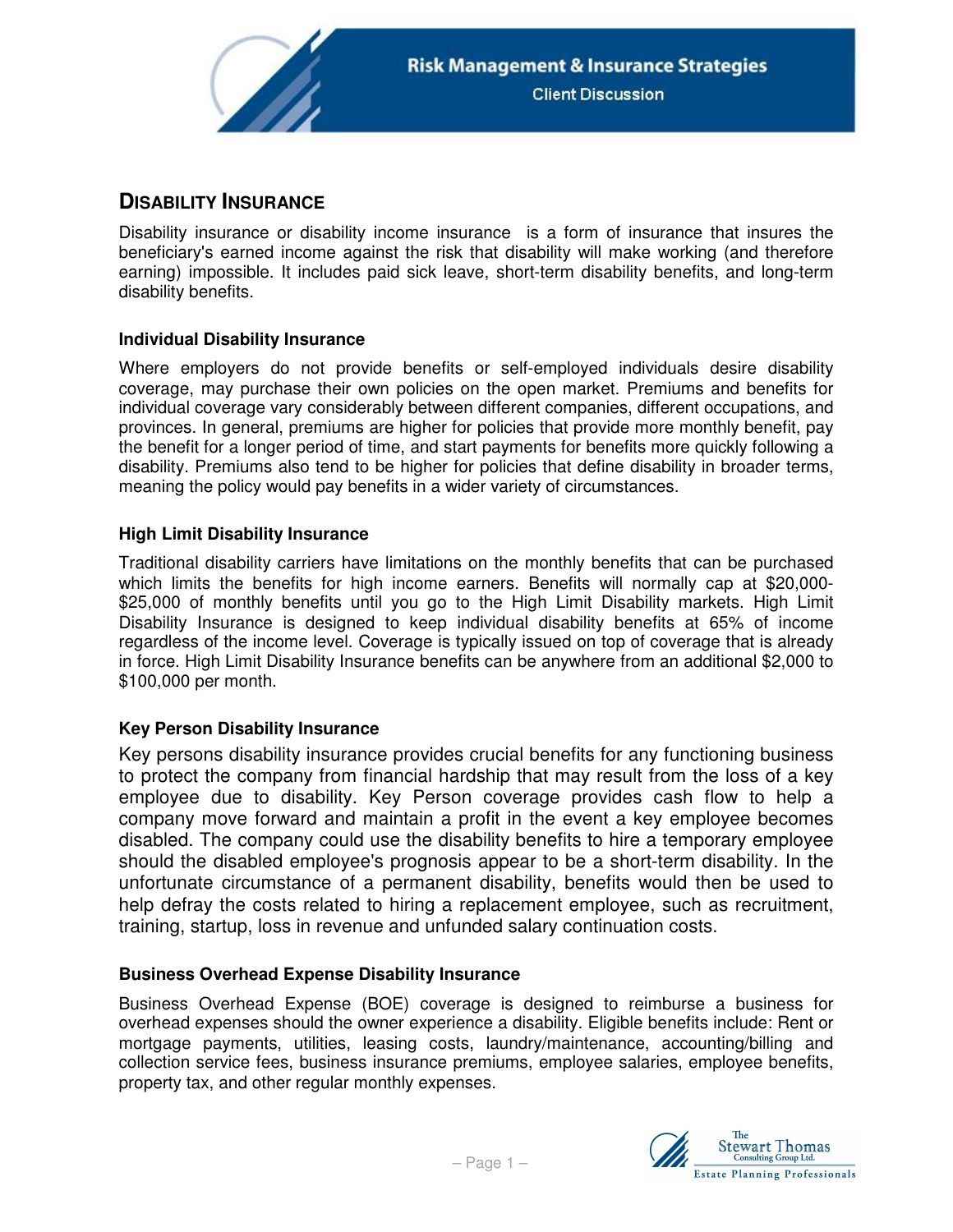## **Claims: What is Covered and For How Long**

The important variables regarding claims are listed below. Not every variable matters to every type of disability insurance, but most of these are generally relevant.

- **Was the disability unpredictable (not resulting from previously-known chronic illness)?** 
	- For example, a potential policyholder seeking a regular individual policy on the open market must warrant that he is in good health and to the best of his own knowledge is not currently HIV-positive. A general principle of insurance is that the policyholder sells risk that, to the best of his knowledge, is not higher than the stated circumstances imply. Withholding relevant circumstances or hiding them is selling something that is not what it is represented to be.

## • **Was the disability incurred in the course of performing job-related duties?**

• For example, workers' compensation policies are not obligated to pay claims for disability that is not job-related. Insurance for such risks can indeed be purchased, but because the risks are more inclusive, the premiums are higher. A policyholder always needs to understand what she is or isn't buying with her premium. And the insurer is legally obligated to specify exactly what coverage is or isn't being sold.

#### • **How long is the waiting period before claim payments start?**

• Because most disability events are temporary, insurance coverage for them is cheaper when the policyholder agrees to wait longer before receiving claim payments. For example, if you break a finger, it may only be 2 months before you are able to do your job again. If you agreed to wait 60 days before receiving claim payments, then the insurer will not have to pay a claim for your event. This reduction to his risk is reflected in the lower price that you paid to purchase coverage (lower premiums)

#### • **What other insurance policies will pay claims for this event?**

• For example, if an auto accident renders you unable to work for 5 months, your auto insurance policy with Company A may include coverage for lost income during this period. (Often lost-income coverage is a separate rider to the auto insurance policy that you must pay extra for if you choose to have it.) In this case, you may choose to make a claim with Company A and either (1) make another, secondary claim with Company B, who issues your disability income insurance, or (2) decide that the primary claim is enough and avoid making an unnecessary claim with Company B. Sometimes there is a previously established order of priority that rules that Company B is liable for the claim only to the extent that Company A's coverage is not enough.